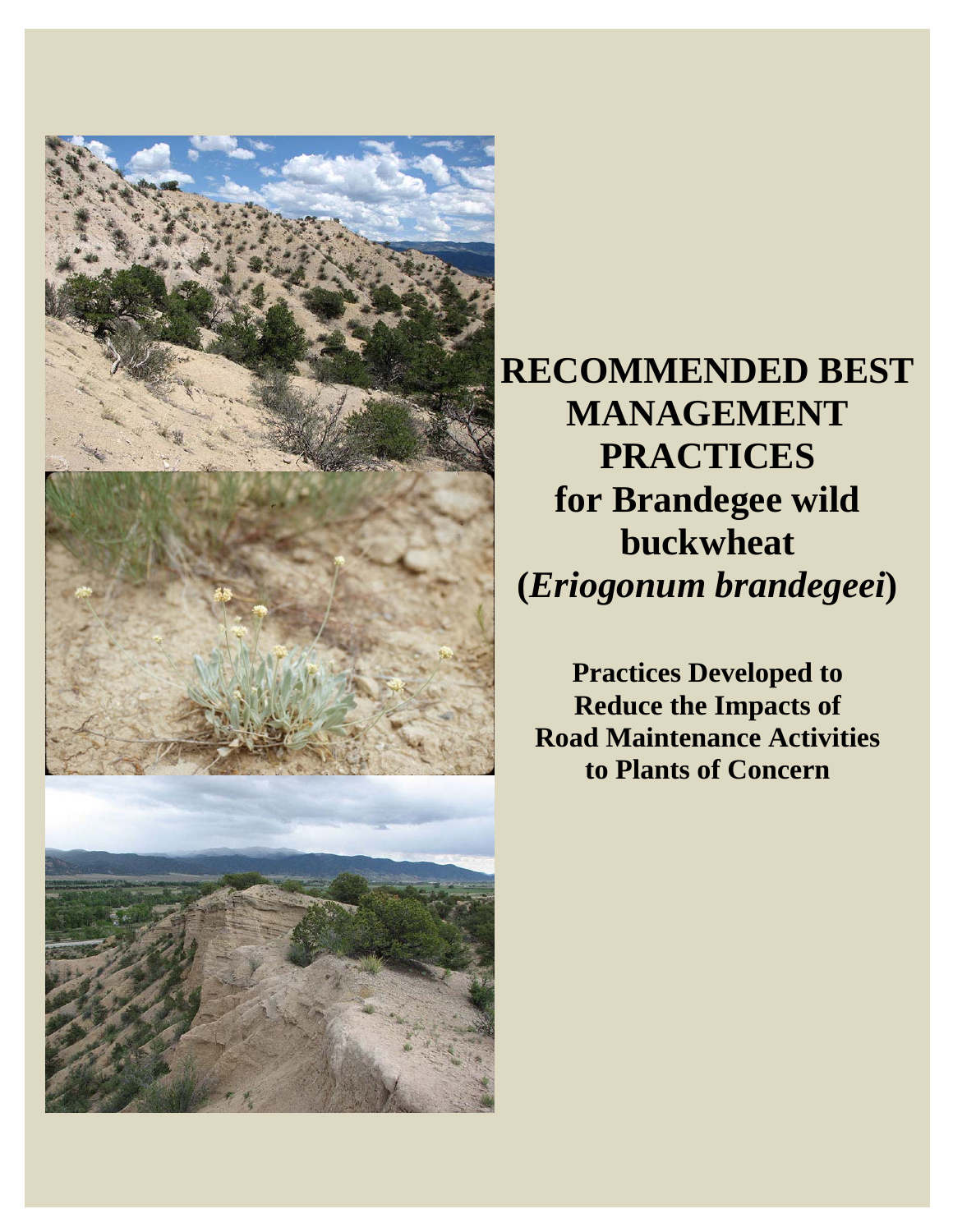*CNHP's mission is to preserve the natural diversity of life by contributing the essential scientific foundation that leads to lasting conservation of Colorado's biological wealth.*

#### **Colorado Natural Heritage Program**

Warner College of Natural Resources Colorado State University 1475 Campus Delivery Fort Collins, CO 80523 (970) 491‐7331 

Report Prepared for: Colorado Department of Transportation and the Colorado Natural Areas Program

#### Recommended Citation:

Panjabi, S.S. and G. Smith, 2014. Recommended best management practices for Brandegee wild buckwheat (*Eriogonum brandegeei*): practices developed to reduce the impacts of road maintenance activities to plants of concern. Colorado Natural Heritage Program, Colorado State University, Fort Collins, Colorado.

Front Cover: *Eriogonum brandegeei* plants and habitat, from top to bottom, © Michelle DePrenger-Levin, Susan Spackman Panjabi, Michelle DePrenger-Levin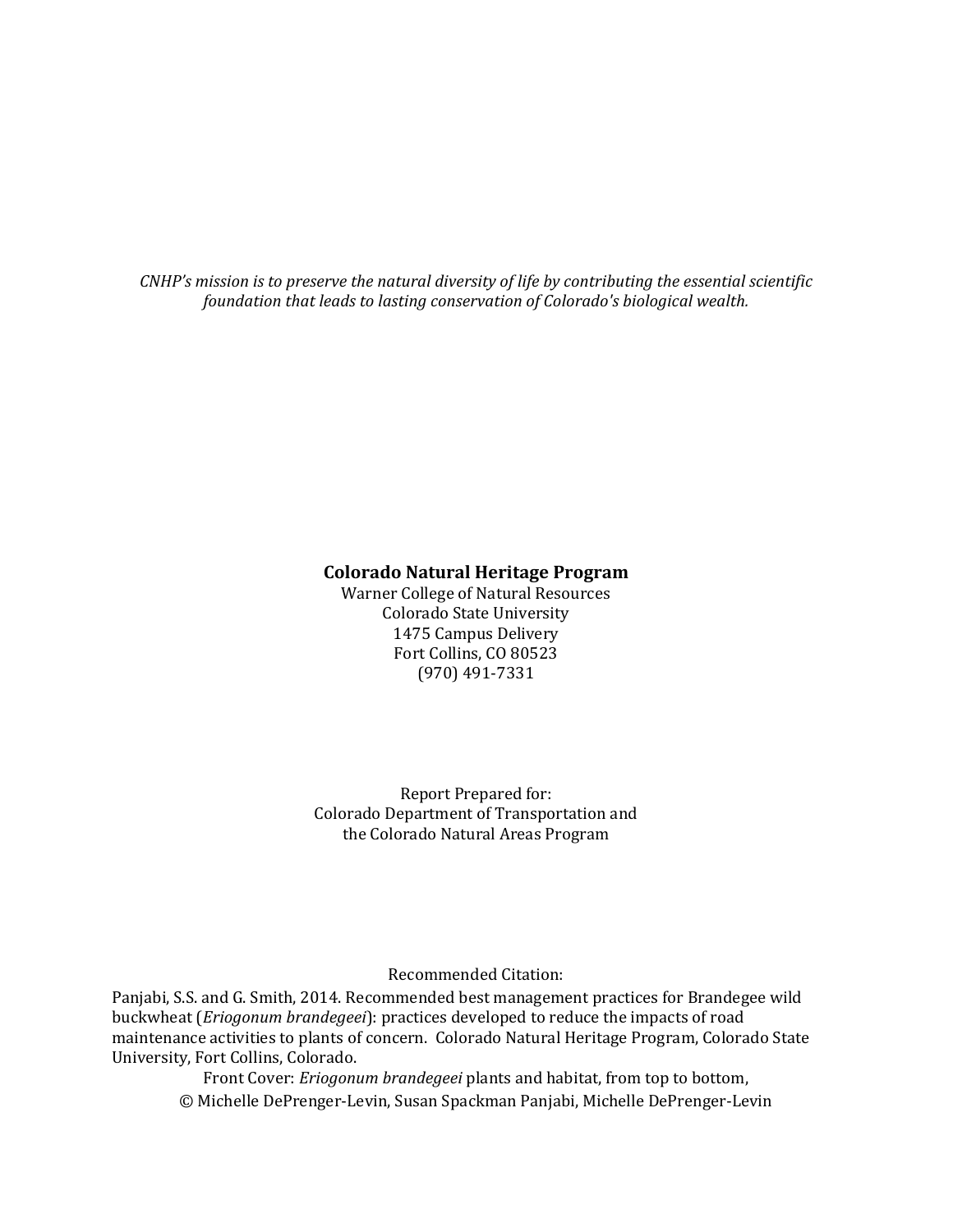### **RECOMMENDED BEST MANAGEMENT PRACTICES for Brandegee wild buckwheat (***Eriogonum brandegeei***)**

### **Practices Developed to Reduce the Impacts of Road Maintenance Activities to Plants of Concern**

Susan Panjabi and Gabrielle Smith

Colorado Natural Heritage Program Warner College of Natural Resources

> Colorado State University Fort Collins, Colorado 80523



June 2014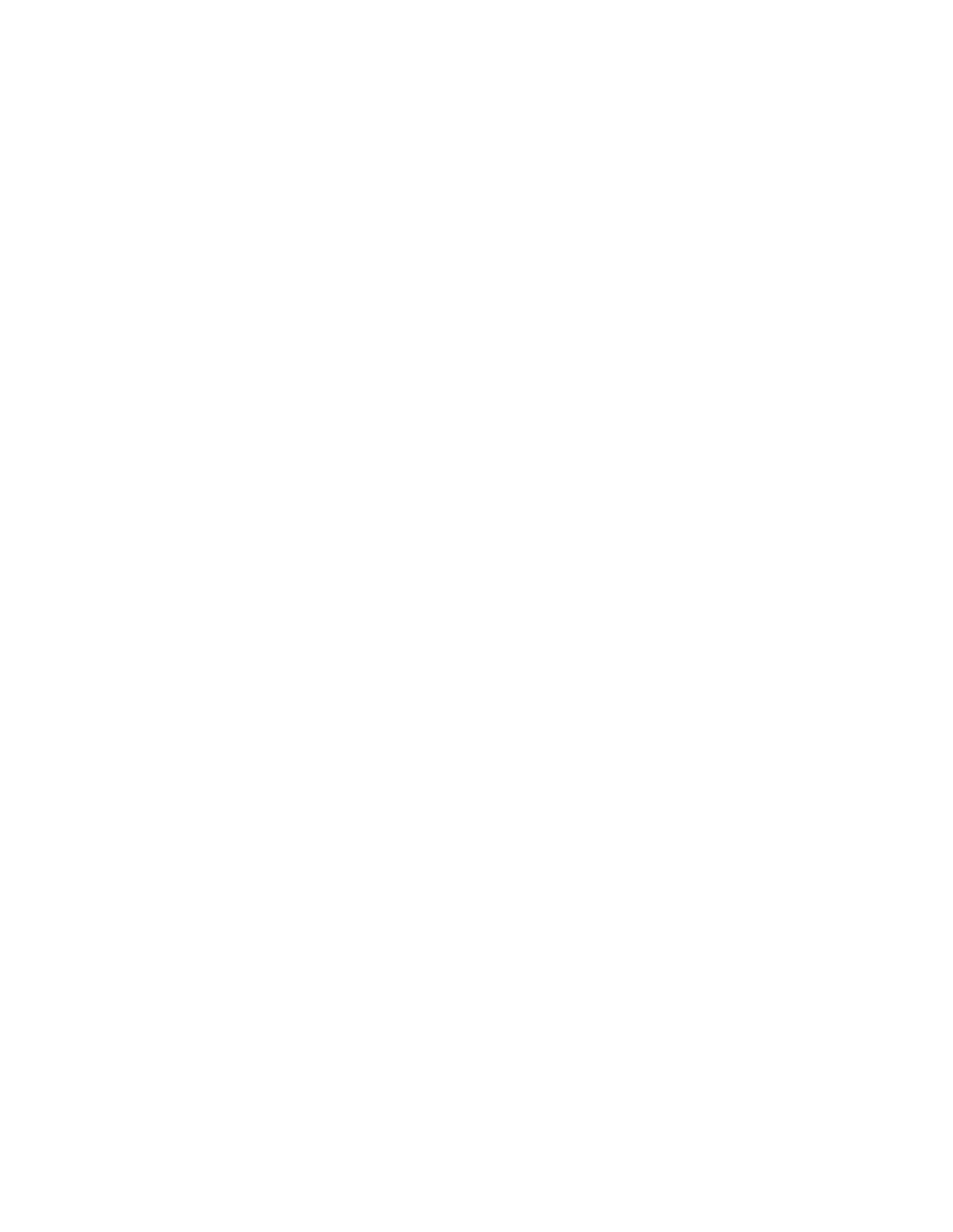# **ACKNOWLEDGEMENTS**

Funding for this important project was provided by the Colorado Department of Transportation (CDOT) and the Colorado Natural Areas Program (CNAP).

We appreciate the input of numerous individuals during the preparation of this document, especially Sarah Triplett, Brian Elliott, Jill Handwerk, and Bernadette Kuhn.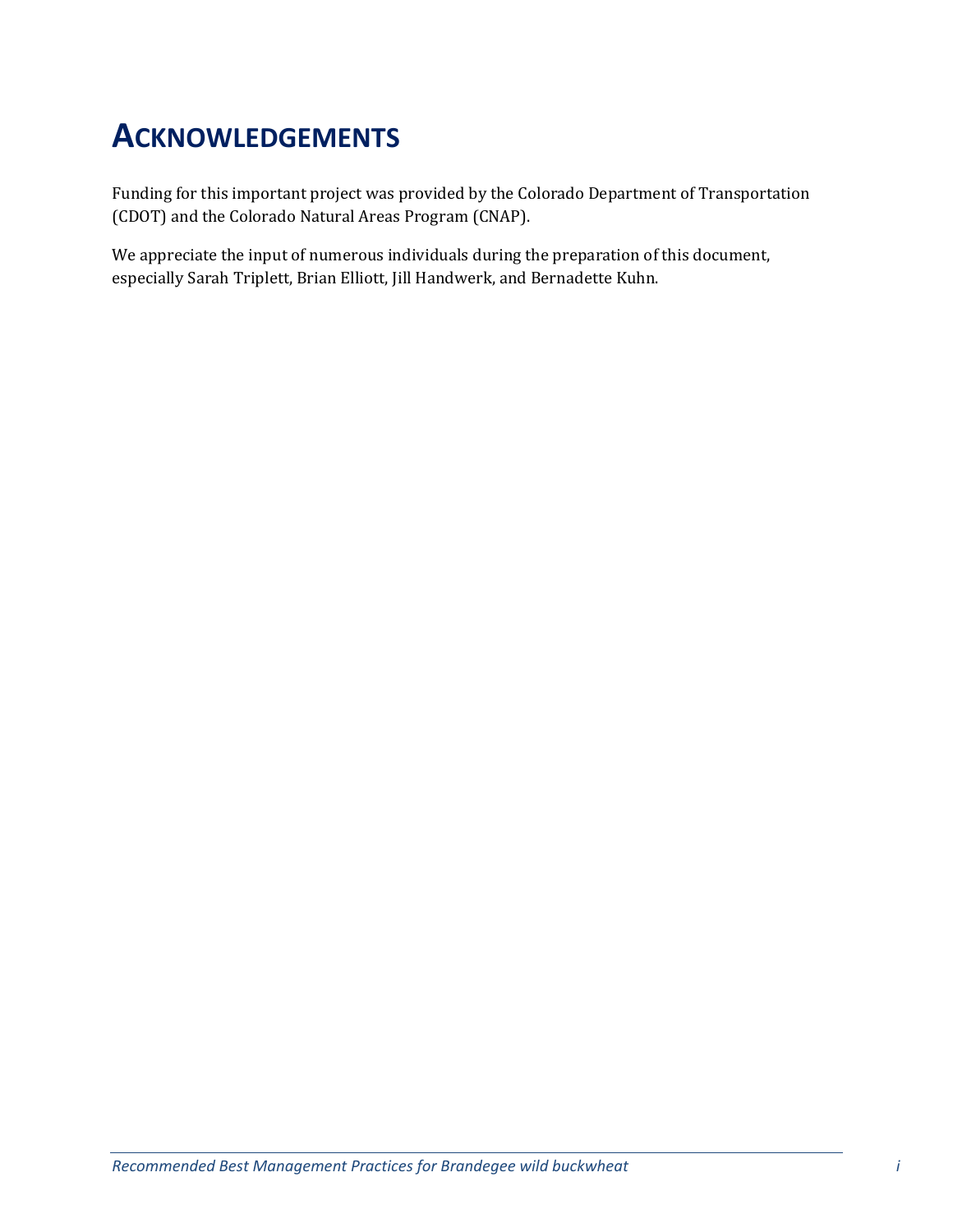# **TABLE OF CONTENTS**

| $In traditional union. 1\n1\n1\n2\n2\n3\n4\n4\n4\n5\n5\n6\n6\n7\n7\n8\n8\n8\n9\n9\n1\n1\n1\n1\n1\n2\n1\n2\n1\n3\n4\n4\n5\n6\n6\n8\n9\n9\n1\n1\n1\n1\n2\n1\n2\n1\n3\n4\n3\n4\n5\n6\n6\n8\n9\n9\n1\n1\n1\n1\n2\n1\n2\n1\n3\n4\n5\n6\n9\n1\n1\n1\n2\n1\n2\n3\n4\n5\n6\n5\n6\n6\n6\n6\n7\n8\n8\n9\n9\n1\n1\n1\n1\n2\n1\n2\n3\n5\n5\n6\n6\n8\n9\n1\n1\n1\n2\n5$ |
|------------------------------------------------------------------------------------------------------------------------------------------------------------------------------------------------------------------------------------------------------------------------------------------------------------------------------------------------------------|
| Best Management Practices for Brandegee Wild Buckwheat (Eriogonum brandegeei)  1                                                                                                                                                                                                                                                                           |
| Noxious Weed Management in Habitat for Brandegee Wild Buckwheat (Eriogonum brandegeei) 3                                                                                                                                                                                                                                                                   |
|                                                                                                                                                                                                                                                                                                                                                            |
|                                                                                                                                                                                                                                                                                                                                                            |
|                                                                                                                                                                                                                                                                                                                                                            |
|                                                                                                                                                                                                                                                                                                                                                            |
|                                                                                                                                                                                                                                                                                                                                                            |
|                                                                                                                                                                                                                                                                                                                                                            |
|                                                                                                                                                                                                                                                                                                                                                            |
|                                                                                                                                                                                                                                                                                                                                                            |
|                                                                                                                                                                                                                                                                                                                                                            |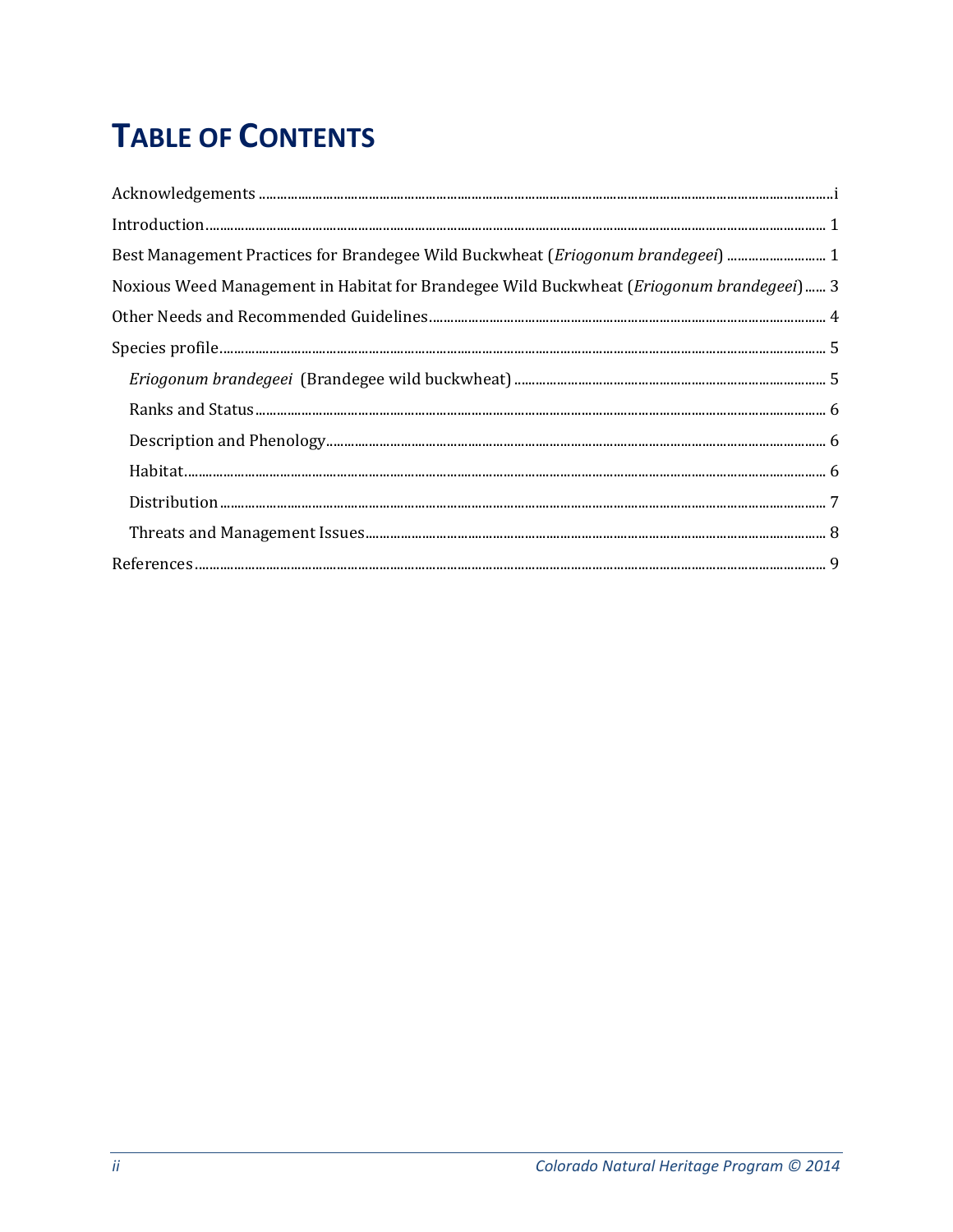## **INTRODUCTION**

Brandegee wild buckwheat *(Eriogonum brandegeei)* is a mat-forming plant in the Polygonaceae (Buckwheat Family) that is known only from the Arkansas Valley in Fremont and Chaffee counties, Colorado, and is considered to be imperiled at a global and state level  $(G1G2/S1S2; Colorado)$ Natural Heritage Program 2014). One of the biggest conservation issues for this imperiled plant species is the lack of awareness of its existence and status. Avoiding or minimizing impacts to this species during road maintenance activities will effectively help to conserve its habitat and is unlikely to confer substantial impacts on road maintenance goals and projects. The Best Management Practices (BMPs) included in this document are intended to help increase the awareness of this species for anyone involved in road maintenance activities.

The desired outcome of these recommended BMPs is to reduce significantly the impacts of road maintenance activities to the Brandegee wild buckwheat on federal, state, and/or private land. The BMPs listed here are intended to be iterative, and to evolve over time as additional information about the Brandegee wild buckwheat becomes available, or as road maintenance technologies develop. 

The intent of these BMPs is to inform people working along roadside areas regarding the importance of Brandegee wild buckwheat, one of Colorado's botanical treasures, and to outline some of the ways in which this species can coexist with road maintenance activities. The implementation of these recommendations will help to assure that maintenance activities proceed without unintended harm to these globally imperiled plants.

# **BEST MANAGEMENT PRACTICES FOR BRANDEGEE WILD BUCKWHEAT (***ERIOGONUM BRANDEGEEI***)**

- 1. Gather mapped location information for Brandegee wild buckwheat along roadsides (within 50 meters/54 yards of all roads: CDOT, County, USFS, BLM, and municipalities) consulting with the Colorado Natural Heritage Program (CNHP) at Colorado State University, local herbaria, and other known sources of rare plant location data. In 2014 this step was conducted by the Colorado Natural Heritage Program as part of a pilot project to conserve roadside populations of globally imperiled plants (Panjabi and Smith 2014).
- 2. Work with the Colorado Natural Heritage Program to create **Special Management Areas** based on the distribution of Brandegee wild buckwheat within 50 meters/54 yards of roads and a recommended avoidance buffer of 200 meters/218 yards. The 200 meter/218 yard buffer reduces dust transport, weed invasion, herbicide damage, magnesium chloride damage, and other unintended impacts, such as alteration of hydrological setting. It also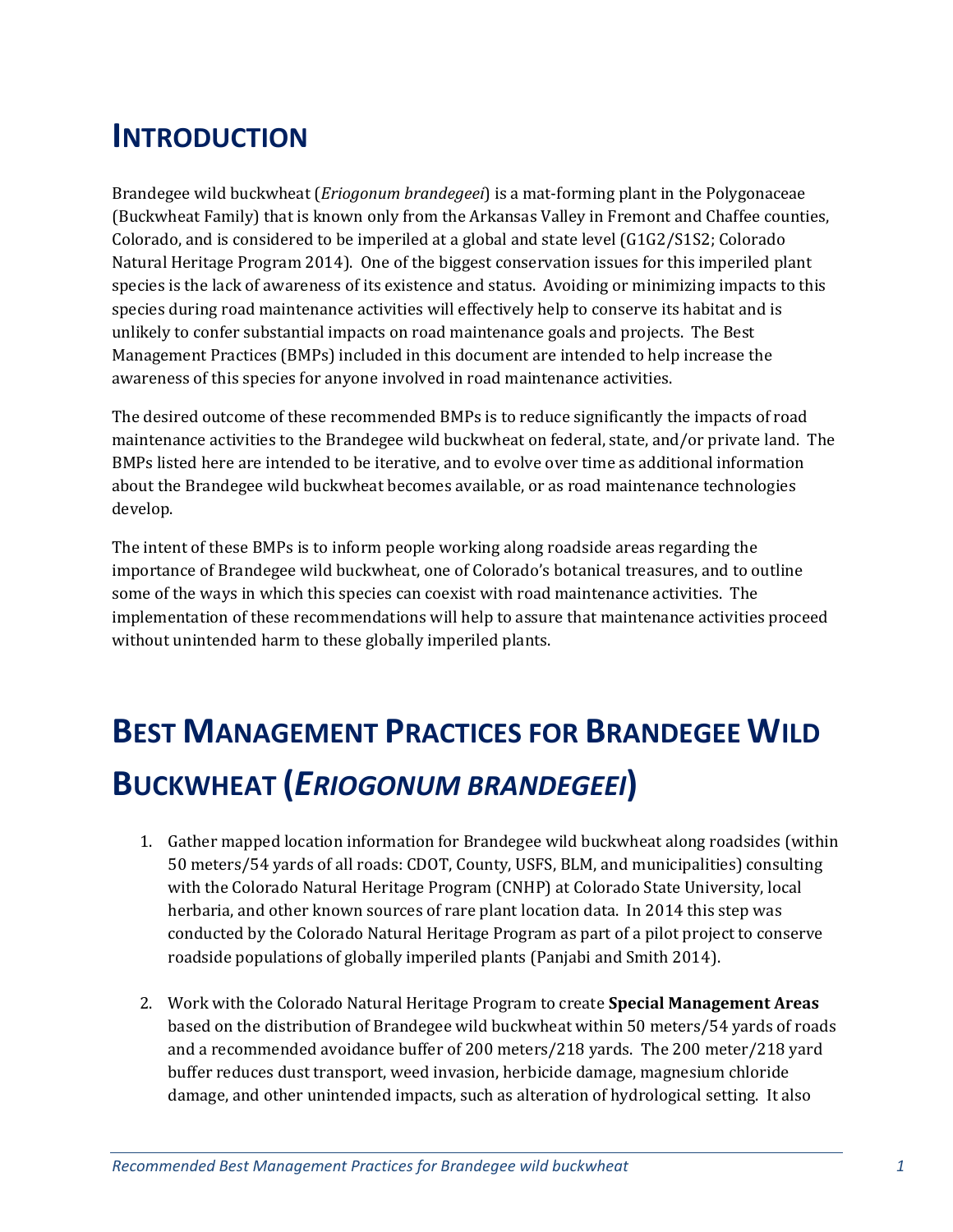reduces impact to pollinators and their habitat. **Special Management Areas** (maps and data tables) are presented in Appendix One if a data sharing agreement has been signed with the Colorado Natural Heritage Program.

- 3. Prior to road maintenance work, the field supervisor (CDOT) or land manager (County, BLM, etc.) should provide maps to road crews showing all known Special Management Areas for the plants (as hard-copy and GIS files, and including the UTMs indicating the extent of the Special Management Areas along roads). The maps and other data should be "species blind"; they should *not* indicate what species are found within the Special Management Areas (Brandegee wild buckwheat as well as other rare taxa). The maps should be updated as new plant locations are found.
- 4. Within the Special Management Areas the roadsides should not be seeded, sprayed or mowed to avoid disturbance to soils, plants, and habitat. This includes all brush control, fire control, and weed control. Dust abatement applications, if necessary, should be comprised of water only, with minimal use of magnesium chloride.
- 5. If mowing is necessary, for example for safety reasons, avoid mowing from May 1-August 31. Mowing with a 12 in/30 cm or higher cut could take place in the Special Management Areas before May 1 (or after August 31) as long as the mowers do not drive over/park on top of the plants.
- 6. If grading is necessary, following rain or other events that wash out roads, avoid burying the rare plants.
- 7. Snow and ice control measures present some concerns for the Special Management Areas, though public safety is a priority. When possible, plowing, deicer and sand applications, rock slide removal, snow fence maintenance and construction activities should consider the locations of the Special Management Areas. For example, sand applications could cover plants when the snow melts and should be avoided if possible.
- 8. Locating signs away from Special Management Areas would benefit the Brandegee wild buckwheat. If guardrails need to be installed/repaired, minimize impacts to the buckwheat to the greatest extent possible.
- 9. *Ex-situ* techniques such as transplanting are not recommended under any circumstances.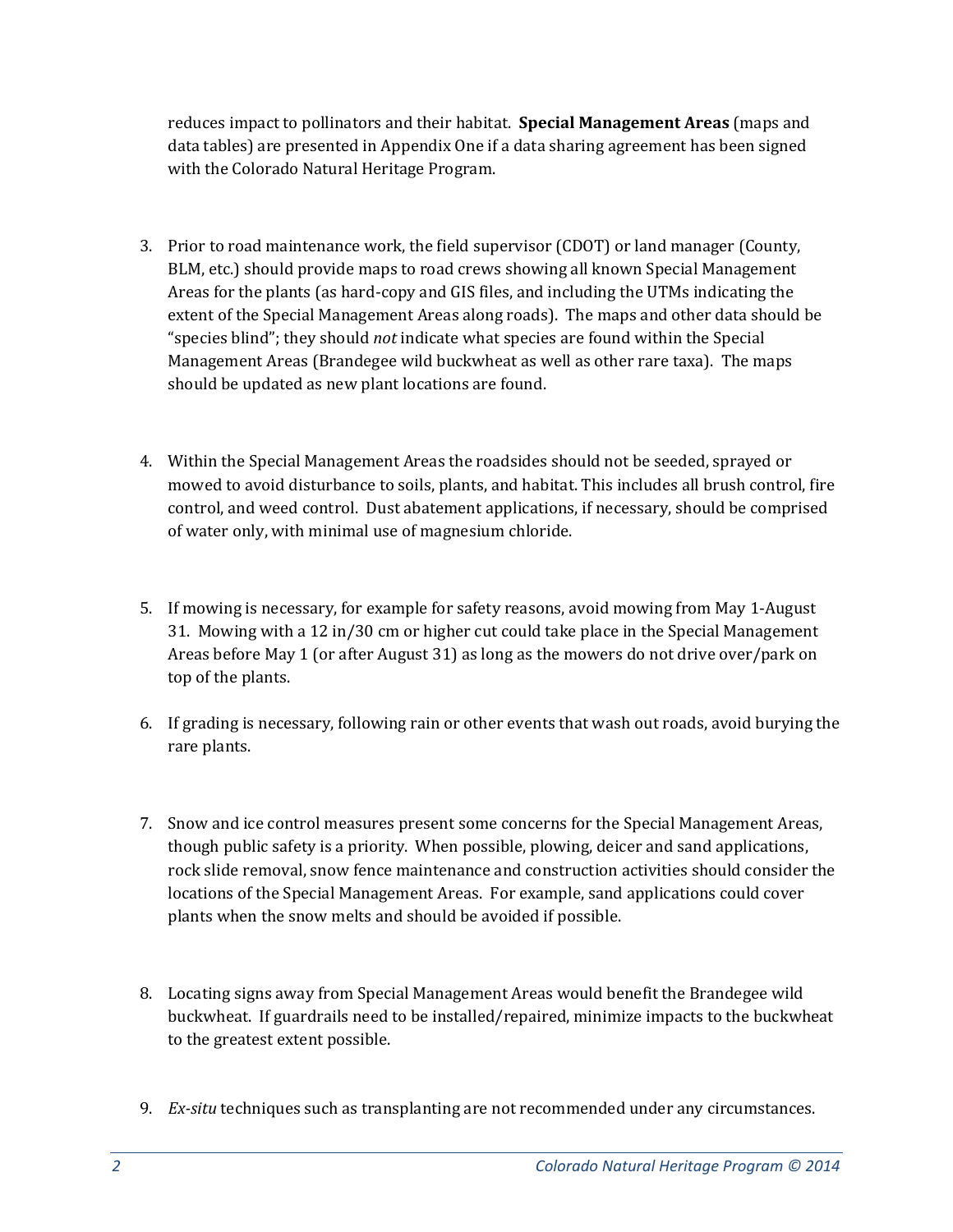- 10. Develop monitoring plans for the roadside locations of Brandegee wild buckwheat, with goals to detect any decrease in the population size or condition, and/or needs for restoration efforts and/or noxious weed management.
- 11. Minimize impacts to habitat for Brandegee wild buckwheat through appropriate and creative project planning. Some examples of appropriate and creative project planning include:
- Wash vehicles and other equipment to reduce the spread of noxious weeds from other areas.
- Assure that straw and hay bales used for erosion control are certified free of noxious weeds.
- Contact the Colorado Natural Heritage Program at Colorado State University when planning ground breaking activities at or near (within 200 meters/218 yards of) Brandegee wild buckwheat sites.

# **NOXIOUS WEED MANAGEMENT IN HABITAT FOR BRANDEGEE WILD BUCKWHEAT (***ERIOGONUM BRANDEGEEI***)**

- 1. Document, map, monitor and control all infestations of noxious weeds (Colorado Noxious Weed Act 2003) and other non-native invasive plant species in and adjacent to occupied habitat for Brandegee wild buckwheat. The Colorado Noxious Weed List can be found online at: http://www.colorado.gov/cs/Satellite/Agriculture-Main/CDAG/1174084048733
- 2. Monitor Special Management Areas for new weed infestations. Noxious weeds in close proximity (within  $400-800$  meters/437-875 yards) to the plants of concern should be the highest priority for control. Ensure that the rare plants are protected from any damage resulting from weed control efforts.
- 3. Control noxious weeds using integrated techniques. Limit chemical control in areas within 200 meters/218 yards of rare plant species to avoid damage to non-target species. Mechanical or chemical control in and near rare plant habitat should only be implemented by personnel familiar with the rare plants.
- 4. Herbicide application should be kept at least 200 meters/218 yards from known plant populations, except in instances where weed populations threaten habitat integrity or plant populations. Great care should be used to avoid pesticide drift in those cases.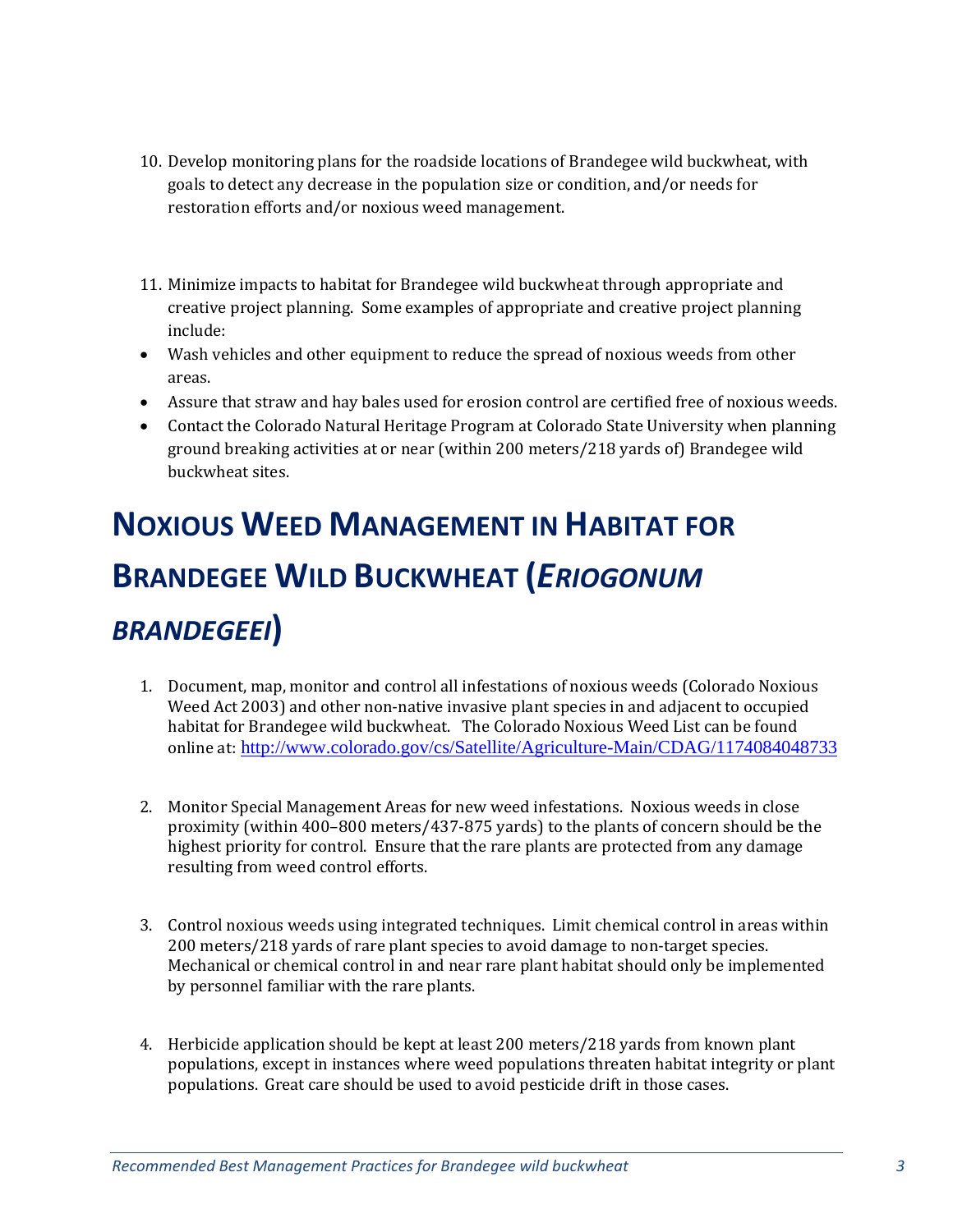## **OTHER NEEDS AND RECOMMENDED GUIDELINES**

Further inventory, monitoring, research, and conservation planning is recommended for the Brandegee wild buckwheat to assist with future development and implementation of these Best Management Practices (BMPs), as well as our basic understanding of this rare species. As we work to manage for the long-term viability of the Brandegee wild buckwheat it will be important to conduct botanical surveys (inventories) and map new locations to improve our understanding about how roadside locations contribute to full species distribution. Inventory work may also help to identify sites that could be suitable for conservation efforts. Monitoring roadside locations is important to determine if the BMPs are working, and clarify the conservation status of the species. Research into pollination ecology, recommended setbacks, and phenology is also suggested. As these research efforts are undertaken, the following recommendations can help assure high quality results that will be most useful in conservation planning activities.

- 1. Botanical field surveys should be conducted by qualified individual(s) with botanical expertise, according to commonly accepted survey protocols, and using suitable GPS equipment. The Colorado Natural Heritage Program (CNHP) at Colorado State University can provide references, field forms, etc. Surveys should be repeated at least once every 10 years. Prioritize surveys on preferred geologic substrates within species range.
- 2. Botanical field surveys should be conducted during June-August when the Brandegee wild buckwheat can be detected and accurately identified. In some cases multi-year surveys may be necessary, e.g., if drought conditions occur during the survey window.
- 3. If Brandegee wild buckwheat (or other species of concern) are found within the survey area, the botanist should endeavor to determine the complete extent of the occurrence and the approximate number of individuals within the occurrence. Ideally occurrences should be delineated by GPS and the results imported to GIS for inclusion on updated project maps.
- 4. Field survey results should be reported to CNHP, and to appropriate land managers. A photograph or voucher specimen (if sufficient individuals are present) should be taken. Vouchers should be deposited in one of Colorado's major herbaria (e.g., University of Colorado, Colorado State University, Denver Botanic Gardens). Negative results of surveys should also be reported to CNHP.
- 5. Perform frequent and timely inspections of development sites and plants of concern occurrences to ensure that BMPs are being followed, and to identify areas of potential conflict. Inspections of plant occurrences should be performed by a botanist or other qualified personnel.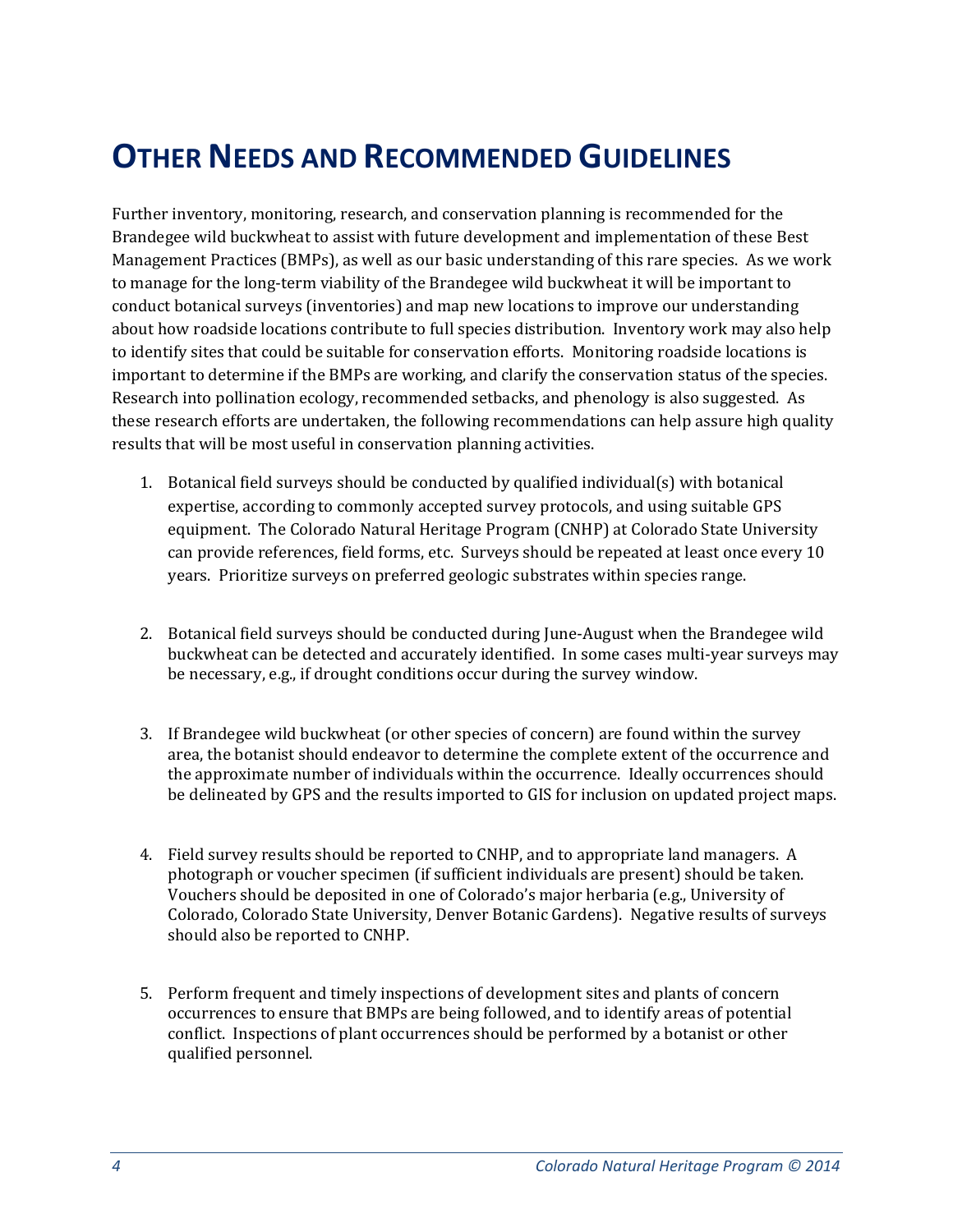- 6. Monitoring is more likely to succeed if properly planned. Collection of baseline data, prior to any impact, is vital. Although land management agencies may have specific monitoring guidelines, an excellent reference for developing and implementing a monitoring plan is Elzinga et al. (1997).
- 7. Monitor impacts on plants of concern from road maintenance or other activities in the area. If impacts are noted, change management to address the cause of impacts.
- 8. Develop and implement monitoring plans for noxious weeds. Plans should be designed to detect new infestations and document the extent and spread of existing weeds.

### **SPECIES PROFILE**

### *Eriogonum brandegeei* **(Brandegee wild buckwheat)**

Polygonaceae (buckwheat family)



Close up of *Eriogonum brandegeei* by Susan Spackman Panjabi



Close up of *Eriogonum brandegeei* by Michelle DePrenger-Levin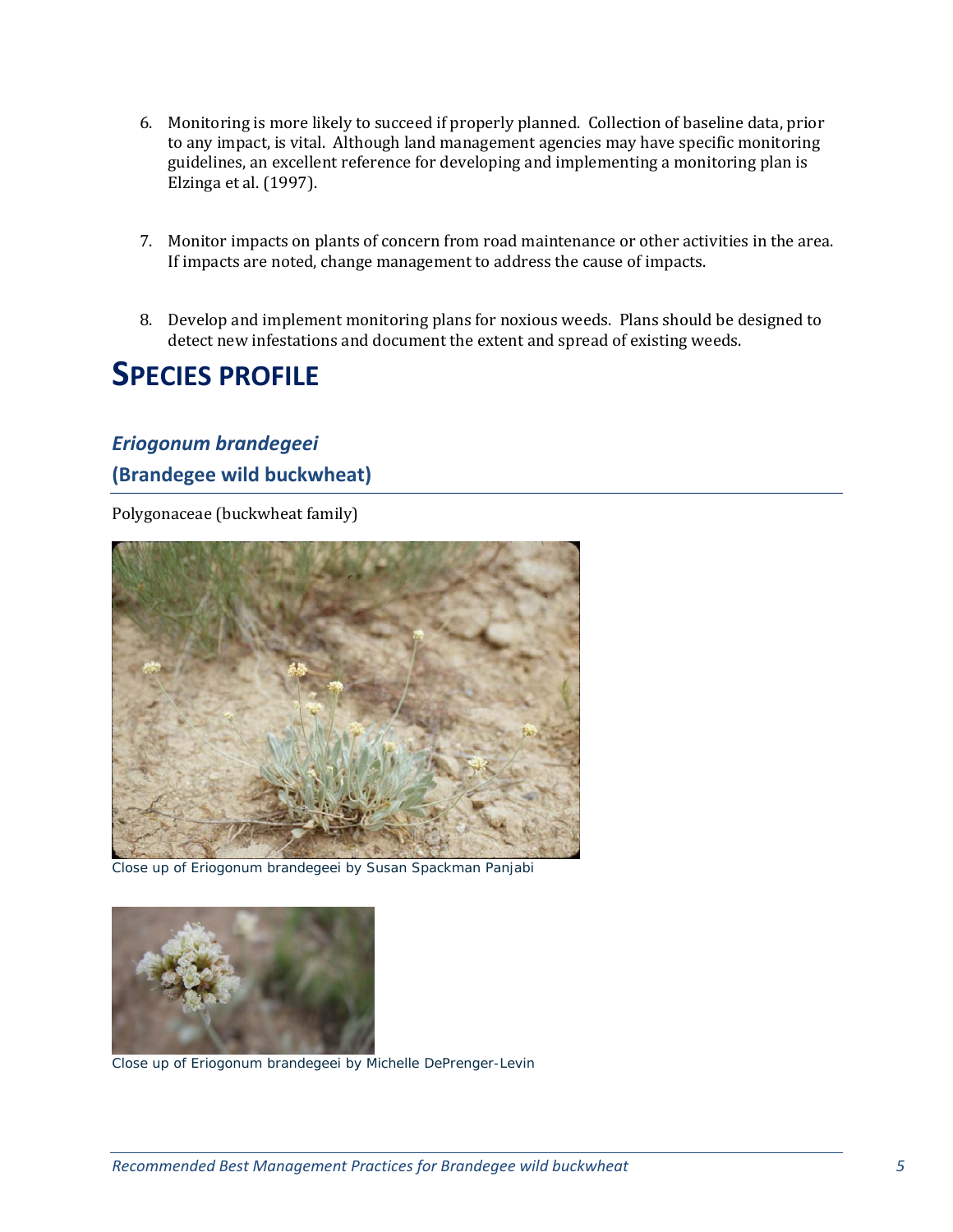### **Ranks and Status**

**Global rank**: G1G2 **State rank**: S1S2 **Federal protection status**: USFS Sensitive, BLM Sensitive **State protection status**: None 

### **Description and Phenology**

**General description**: *Eriogonum brandegeei* is a mat-forming perennial herb. It is typically 10-25 cm/4-10 in tall, and mats have been observed from 1 in/2.5 cm in diameter to more than 2 ft/61 cm in diameter. *Eriogonum brandegeei* has a deep, woody taproot that, along with its spreading habit, leaves it well adapted to surviving on steep, unstable slopes. Plants have been observed on "pedestals," with much of their woody root exposed. Its leaves are erect and densely hairy on both sides. The dense hair gives the plant a blue-green appearance. *Eriogonum brandegeei* produces leafless, unbranched flowering stalks that bear terminal clusters of white to pink or rose-colored flowers that are  $3-3.5$  mm/0.12 $-0.14$  in long. The stamens are slightly exserted from the flower (Anderson 2006).

**Look Alikes**: *Eriogonum brandegeei* is distinguished from other local *Eriogonum* species by its leaves, which are densely tomentose on both sides, and by its unbranched flowering stalk (Spackman et al. 1997).

**Phenology**: Flowering may occur any time from late June through August, and fruits mature in August or September (Anderson 2006).

### **Habitat**



Habitat of *Eriogonum brandegeei* by Michelle DePrenger-Levin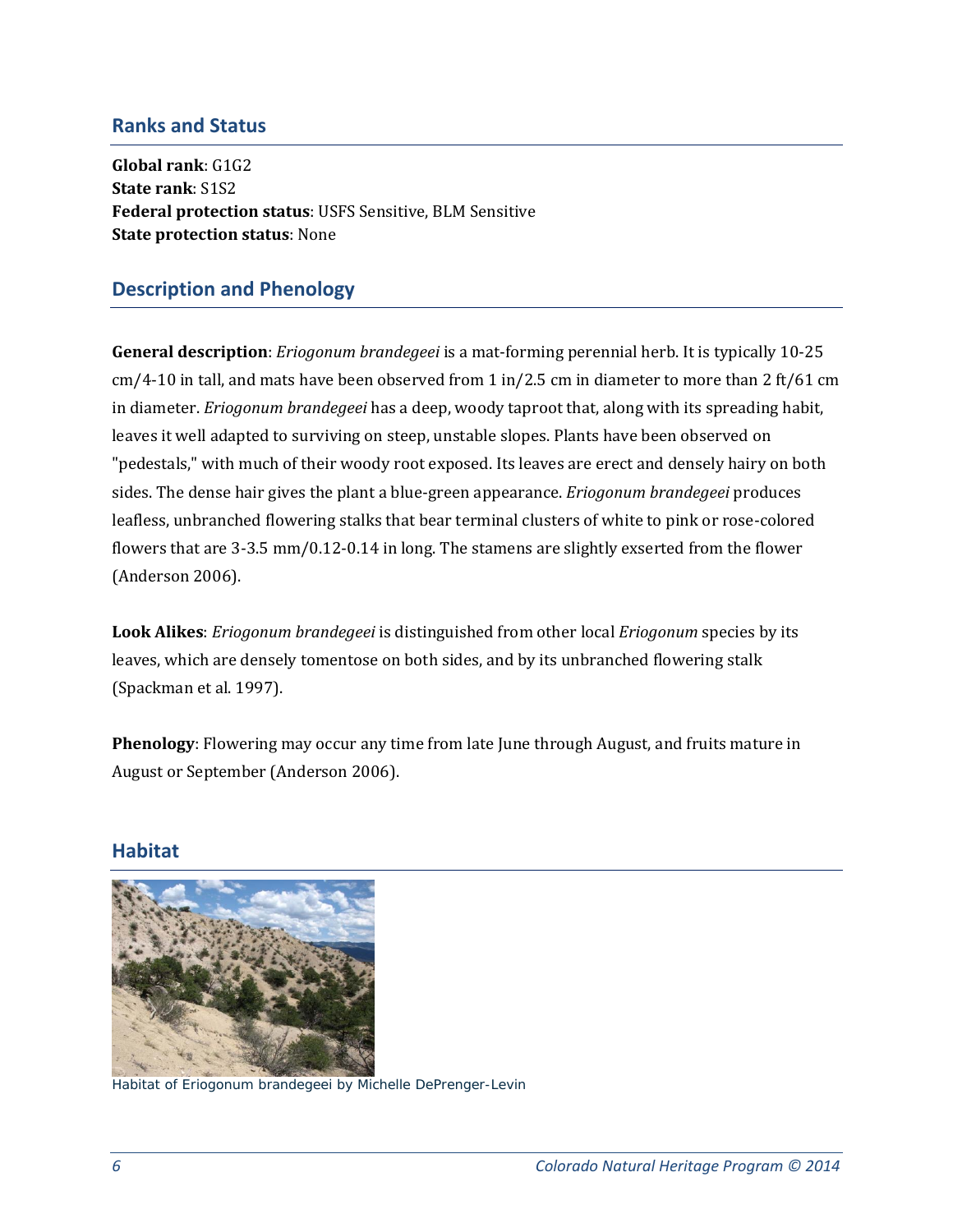

Habitat of *Eriogonum brandegeei* by Michelle DePrenger-Levin

Occurrences of *Eriogonum brandegeei* are limited mostly to outcrops of the Dry Union Formation (in Chaffee County) and lower members of the Morrison Formation (in Fremont County), or to Quaternary strata that are derived from these formations (O'Kane 1988, Spackman et al. 1997, Anderson 2006). The unifying feature of all the known occurrences is the presence of a significant fraction of bentonite clay in the soil (Anderson 2006). Bentonite is derived from the decomposition of volcanic ash, and is a type of shrink-swell, or 2:1 clay. *Eriogonum brandegeei* is most commonly found on active slopes that can be as steep as 90 percent. It has also been documented on flat sites, particularly where erosion has deposited clay soil in small basins (Anderson 2006). In general, this species is found on barren outcrops of white to grayish soils within open sagebrush and pinyonjuniper communities. Frequently associated species include: *Atriplex canescens, Opuntia imbricata, Bouteloua gracilis, Oryzopsis hymenoides, Aristida fendleriana, Sphaeralcea coccinea, Cleome serrulata, Melilotus alba, Salsola iberica, Kochia iranica, Melilotus officinale*, and *Bouteloua curtipendula* (Johnston et al. 1981).

**Elevation Range:** 5,715 - 8,648 feet; 1,742 - 2,636 meters

### **Distribution**

#### **Colorado endemic**: Yes

**Global range**: Endemic to Colorado; Fremont and Chaffee counties. Six of the nine verified occurrences are located within a 5 by 15 mile area along the Arkansas River in Chaffee County. The other three are about 50 miles away in a 2 by 3 mile area at Garden Park, north of Canon City in Fremont County (Anderson 2006). Questionable reports of *E. brandegeei* in other areas are considered to be mislabeled (Anderson 2006). Estimated range is 6,828 square kilometers (2,636 square miles), calculated in GIS by drawing a minimum convex polygon around the known occurrences (calculated by the Colorado Natural Heritage Program in 2008).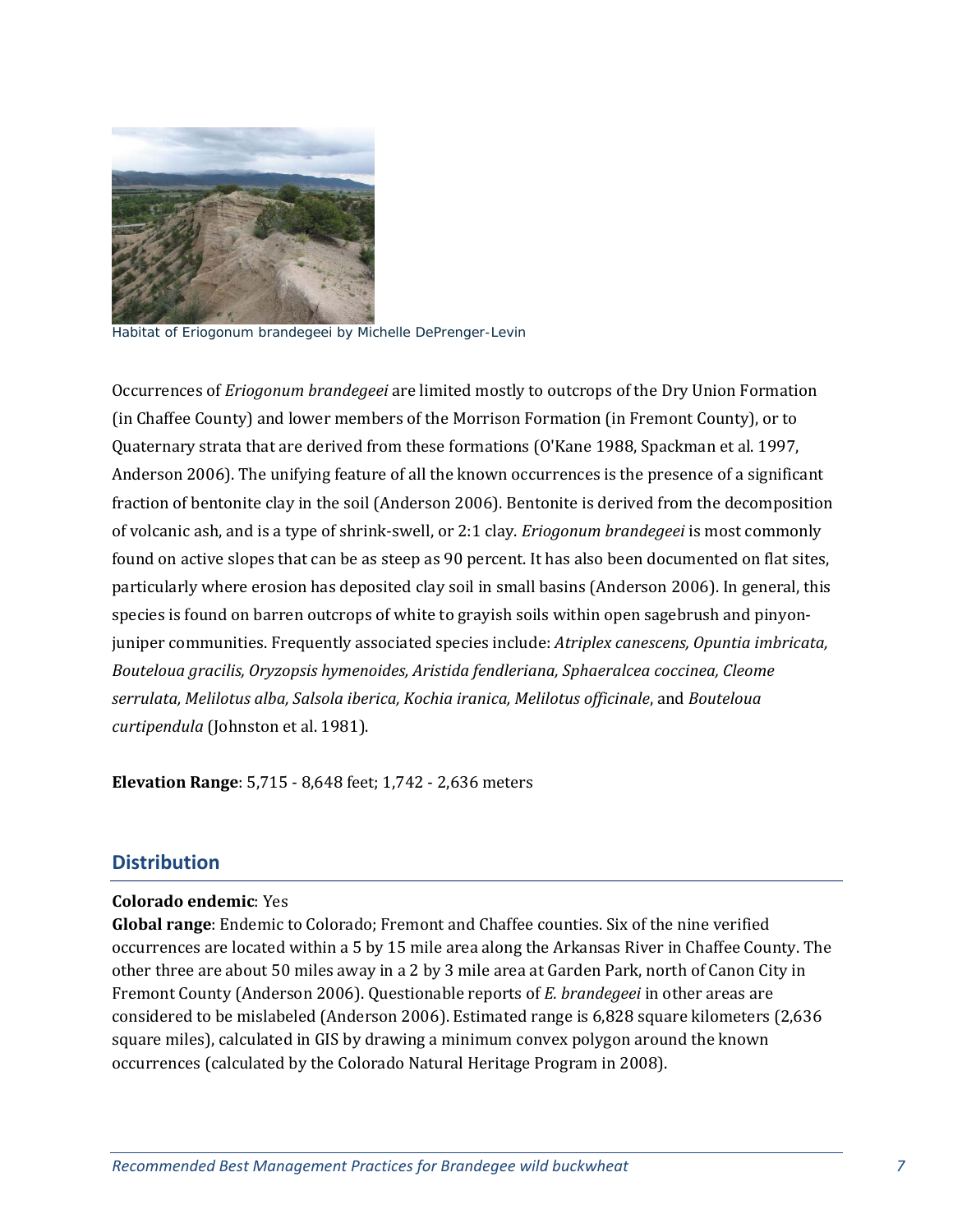

Distribution map of *Eriogonum brandegeei* in Colorado.



### **Threats and Management Issues**

Summary results of an analysis of the status of *Eriogonum brandegeei* based on several ranking factors. This species was concluded to be "weakly conserved". From Rondeau et al. 2011.

The primary threat at this time is considered to be off road vehicle use (Anderson 2006, Rondeau et al. 2011). The species is also threatened by other recreational uses, residential and commercial development (especially near Salida), timber thinning and extraction, mining, right-of-way management, exotic species invasion, grazing, effects of small population size, rust, fire, global climate change, weed spraying and pollution (Anderson 2006). Some threats are more urgent at some sites than at others; however, all sites are threatened by recreational impacts, particularly off road vehicle use. Residential development has encroached on one of the best occurrences. All of the known occurrences are now threatened by human activities (Anderson 2006). According to the CSU Extension Service, a rust species found on some plants in the Cleora site is not a threat as it rarely causes damage to plants (Grant and DePrenger-Levin 2005, Colorado Natural Heritage Program 2005).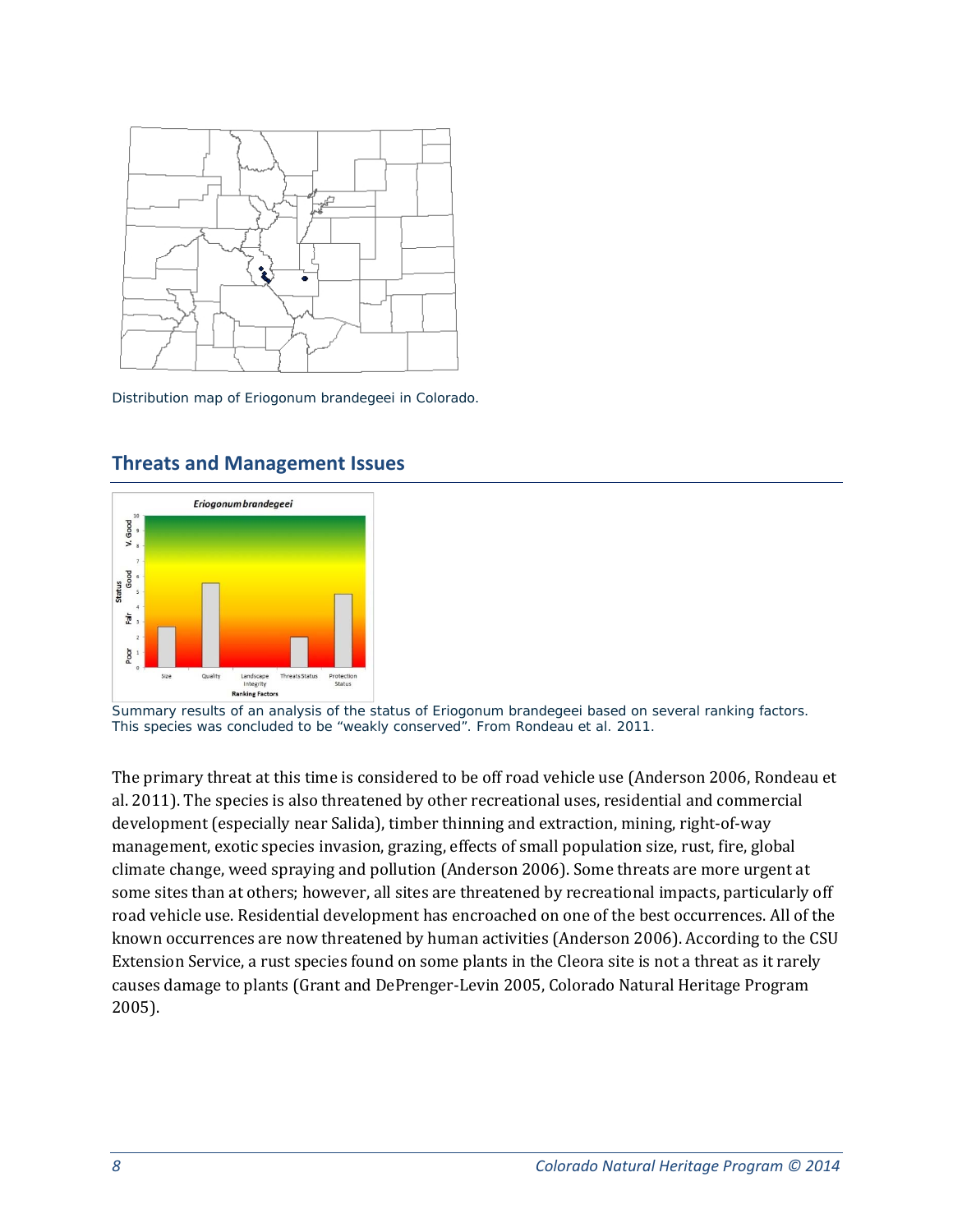## **REFERENCES**

Ackerfield, J. 2012. The Flora of Colorado. Colorado State University Herbarium. 433 pp.

- Anderson, D.G. 2006. *Eriogonum brandegeei* Rydberg (Brandegee's buckwheat): A Technical Conservation Assessment. [Online]. USDA Forest Service, Rocky Mountain Region. http://www.fs.fed.us/r2/projects/scp/assessments/eriogonumbrandegeei.pdf
- Colorado Native Plant Society. 1989. Rare plants of Colorado. Rocky Mountain Nature Association, Colorado Native Plant Society, Estes Park, Colorado. 73 pp.
- Colorado Natural Heritage Program. 2005. The Second Annual Colorado Rare Plant Symposium: G1 Plants of Colorado. Symposium Minutes. Available on-line http://www.cnhp.colostate.edu/teams/botany.asp#symposia.
- Colorado Noxious Weed Act. 2003. Title 35: Agriculture, Article 5.5: Colorado Noxious Weed Act, and 8 CRR 1203-19 Rules pertaining to the administration and enforcement of the Colorado Noxious Weed Act.
- Dawson, C. 2009. Personal communication regarding BLM rare plant monitoring in Colorado.
- Denver Botanic Gardens. 2008. *Eriogonum brandegeei* Demographic Monitoring Study 2004-2008. Prepared for the U.S. Department of Interior Bureau of Land Management, Colorado State Office.
- Ecology Consultants, Inc. 1978. An illustrated guide to the proposed threatened and endangered plant species in Colorado. U.S. Fish and Wildlife Service, Lakewood, CO. 114 pp.
- Elliott, B. A., S. Spackman Panjabi, B. Kurzel, B. Neely, R. Rondeau, M. Ewing. 2009. Recommended Best Management Practices for Plants of Concern. Practices developed to reduce the impacts of oil and gas development activities to plants of concern. Unpublished report prepared by the Rare Plant Conservation Initiative for the National Fish and Wildlife Foundation.
- Elzinga, C.L., D.W. Salzer, and J.W. Willoughby. 1997. Measuring & Monitoring Plant Populations. BLM Technical Reference 1730-1.
- Grant, T. and M. DePrenger-Levin. 2005. *Eriogonum brandegeei* Demographic Monitoring Study 2004-2005. Prepared for U.S. Department of Interior Bureau of Land Management, Colorado State Office by the Denver Botanic Gardens' Research, Herbaria and Records Department.
- Johnston, B. C., J. S. Peterson and W. Harmon. 1981. Status Report for *Eriogonum brandegei*. Unpublished report prepared for Colorado Natural Areas Program, Denver, CO.